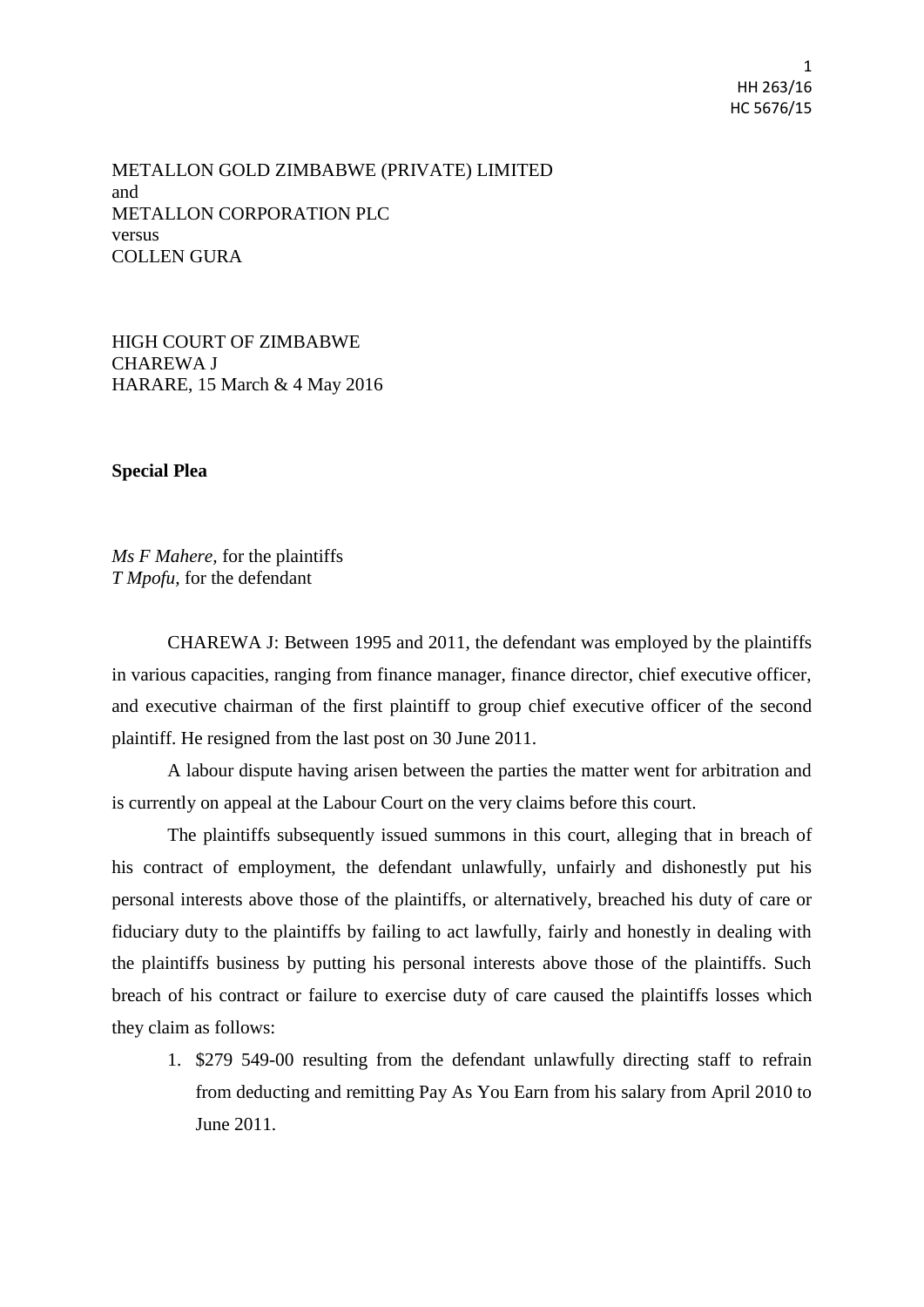- 2. \$25 0000-00 being allowance paid to the defendant in May 2011 for relocation to South Africa, which relocation did not happen.
- 3. \$2 289 270-00 which the plaintiffs was compelled to pay to ZIMRA comprising \$2 000 000-00 paid to the defendant for restraint of trade and PAYE thereon of \$289 270-00, which PAYE defendant unlawfully instructed staff not to deduct and remit to ZIMRA between April –September 2010.
- 4. \$312 442-00 being the purchase price of an S600 Mercedes Benz vehicle which the defendant instructed staff to buy for him in or about 1 June 2011 without board approval and contrary to the plaintiffs policies and procedures, which vehicle the defendant appropriated to himself when he resigned on 30 June 2011.
- 5. \$851 419-00 plus interest thereon at 22% with effect 30 June 2011, being loan which the first plaintiff took to meet a terminal package paid to the defendant upon his misrepresentation to the first plaintiff that the second plaintiff had awarded him a terminal package of \$4 200 000-00.

The defendant filed a special plea contending firstly that all five claims, having arisen at the latest by 30 June 2011, had prescribed by the time summons were issued in 2015. Secondly, and in any event, the matter, is *lis pendens*; the defendant having filed a labour complaint for unfair labour practice for non-payment of the agreed terminal package of \$4 200 000-00 or terminal benefits in terms of the contract of employment and the plaintiffs having made a counterclaim for the losses it alleged in its claims herein. More particularly, the defendant argues *lis pendens* with respect to the plaintiffs' claim 5, arguing that, in any event claims 1-4 were not validly before the arbitrator and consequently, the Labour Court.

As already stated, all these claims and counterclaims between the same parties are currently on appeal at the Labour Court.

#### **PRESCRIPTION**

It is trite that the prescription period for debts other than debts secured by notarial or mortgage bonds is three years. See s 15 (d) of the Prescription Act, [*Chapter 8:11*]. Further, it is also trite that prescription commences to run as soon as a debt becomes due. Case law has established that a debt becomes due:

a. In contract, upon breach of the contract;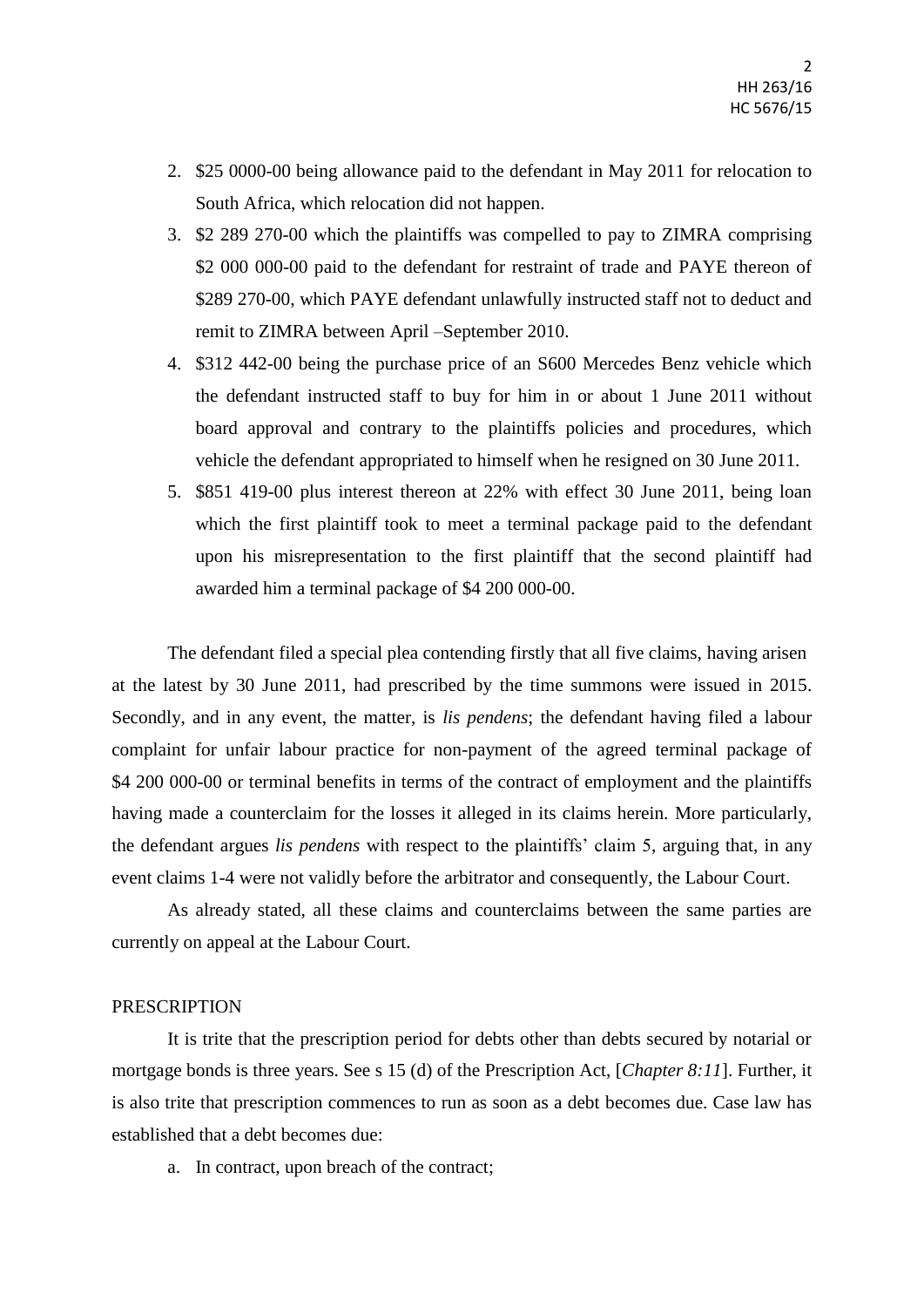- b. In delict, when wrongful conduct accompanied by *culpa* causes injury or damage. The right of action is complete as soon as damage is caused to the plaintiff by the defendant's negligent act; and
- c. Further that the prescription period is peremptory unless delayed or interrupted in terms of the law (s 17, 18 and 19 of the Act)

In terms of s 16 (3), the creditor must be aware, or is deemed to have been aware or ought to have been aware of the identity of the debtor and the facts from which the debt arises for prescription to begin to run, from the debt of such awareness.

For the case law on these principles, see also *Peebles* v *Dairibord Zimbabwe (Private) Limited 1999(1) ZLR 41 (H) @ 45D-E; Hogson* v *Granger & Anor 1991 (2) ZLR 10(H), HMBMP Properties (Pty) Ltd* v *King 1981 (1) SA 906 (N) @909 C, Leketi* v *Tladi No & Ors (2010) All SA 519 (SCA)Chiwawa* v *Mitzuris, HH 7/2009 @6*.

*In casu*, the plaintiffs, in their pleadings, assert that they base their claims in contract or delict, which makes their claims for debts subject to the three year prescription period. Further, the plaintiffs do not assert that the plaintiffs were unaware of the identity of the debtor or the facts from which the debt arose until a later period than June 2011. Therefore, simple calculation would show that by the time summons were issued in June 2015, the claims had prescribed, unless the running of prescription was lawfully delayed or interrupted.

In that regard, the plaintiffs submitted that prescription was subjected to judicial interruption in terms of s 19 of the Act, or was delayed by the arbitration process in terms of s 17.

On the contrary, the defendant argued firstly that arbitration process is not judicial process for judicial interruption of prescription in terms of s 19, as it is an alternative dispute resolution mechanism to avoid judicial process. Secondly, the defendant argued that the plaintiffs counterclaim, being for contractual/delictual damages or unjust enrichment, is a nullity in terms of the jurisdiction and powers of an arbitration tribunal or a Labour Court, and cannot therefore support an argument for interruption of prescription as it is trite that nothing can stand on nothing. Thirdly claims 1-4 were not subject of the arbitration process as they were not referred to compulsory arbitration in accordance with the terms of reference of the arbitrator.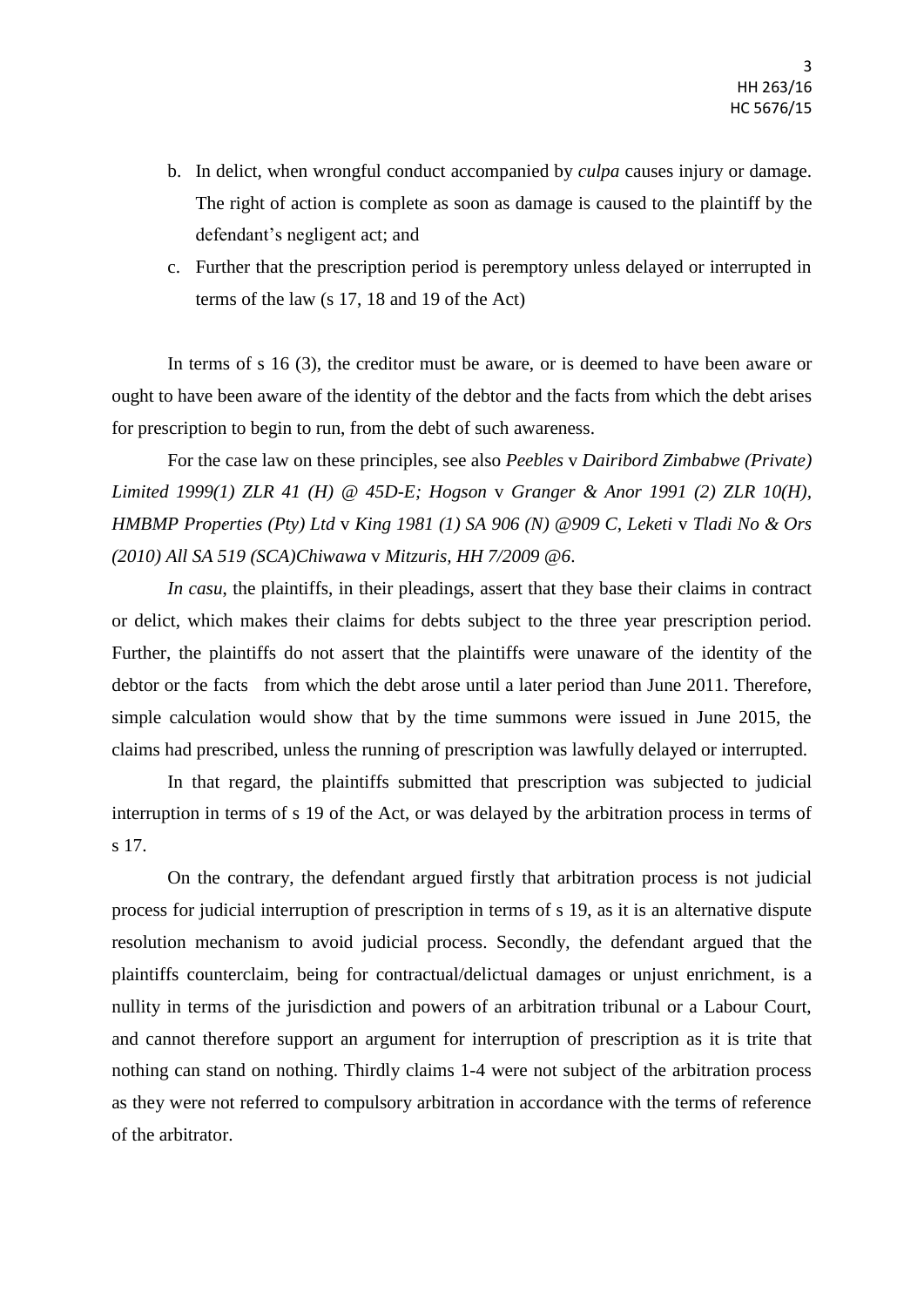## *Are arbitration processes judicial processes for purposes of s19*

Section 19 of the Act refers to judicial interruption of prescription. The question that then arises is whether arbitration processes are judicial processes.

The cardinal principle of interpretation is that if something is not included in any legislative provision, then it was meant to be outside the ambit of that legislative provision. Section 19 does not speak of arbitral processes at all. Arbitration processes are provided for in s 17 of the Act.

I am of the view that if the legislature intended arbitration processes to have the same effect and status as judicial processes, then the separation between s 17 and s 19 ought to have been dispensed with. My view is bolstered by the fact that any arbitral decision requires certification by the Labour Court for its validity, and registration by the High Court as a judgment of the court for its enforcement.

Further, the definition of "court" in the Interpretation Act [*Chapter1:01*] does not include arbitration tribunals. Neither are arbitration tribunals included on the hierarchy of courts in Zimbabwe. As rightly pointed out by the defendant, arbitration processes were developed as an alternative to judicial processes, hence they fall under alternative dispute resolution mechanisms (ADRMs). They are not an extension of the court systems nor do they form part of the hierarchical structure of any court institutional architecture as defined in s 162 of the Constitution.

I am therefore not persuaded by the plaintiffs' argument that prescription was judicially interrupted by the commencement of arbitration proceedings. More particularly, *Zimbank & Anor* v *Efficient Security (Pvt) Ltd & Anor 2001 (2)ZLR 55 (H)*, which has been cited by the plaintiffs does not support their argument as it deals with interruption of prescription by service of summons in the High Court, not before an arbitral tribunal.

*Whether delictual/contractual or claims for unjust enrichment before a labour court or tribunal are valid for purposes of judicial interruption of prescription*

Even where I convinced that arbitration processes are valid for purposes of interrupting prescription in terms of s19, the plaintiffs would still have to successfully scale the hurdle whether or not their counterclaim, being in delict or contract or for unjust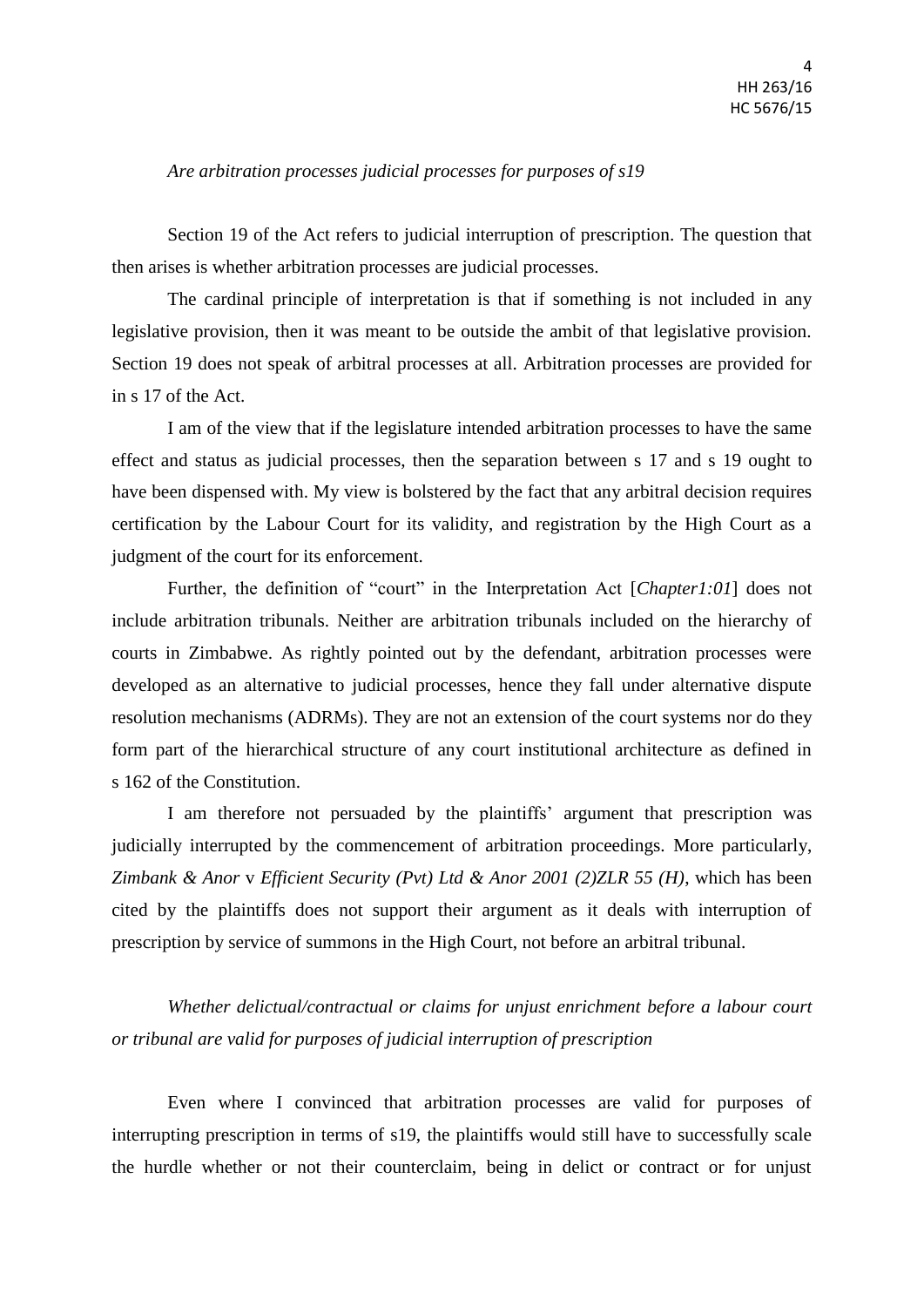enrichment, was within the jurisdiction of the arbitrator to permit a successful prosecution of their claims. This is so, because for interruption of prescription under s 19, either the debtor must acknowledge his liability or the creditor must successfully prosecute his claim to a final judgment of the court. In the absence of either of these prerequisites, prescription will continue to run from the beginning.

Now, I am mindful of the fact that this matter is still on appeal before the Labour Court and am loth to precipitously rule on the jurisdiction or lack thereof of the arbitrator and the Labour Court. No doubt the issues of the jurisdiction of the arbitrator to deal with the plaintiffs counterclaim will be ventilated during the appeal process at the Labour Court.

Suffice it for me to point out that the arbitration tribunal and the Labour Court are creatures of statue which jurisdiction and powers are circumscribed by s 93 as read with s 98 as well as s 89 of the Labour Act [*Chapter 28:01*]. See *National Railways of Zimbabwe* v *Zimbabwe Artisans Railways Union SC 08/2005 and PTC* v *Zvenyika SC 108-04*.

However, I take note that the plaintiffs themselves conceded in paragraphs 20-21 of their heads of argument that the arbitrator or the Labour Court have no jurisdiction to entertain their counterclaim. If that is so, then there is obviously no interruption of prescription as the counterclaim is a nullity. See *Manning* v *Manning 1986(2) ZLR 1 (SC) 3-4 and Dube* v *Maphepha Syndicate & Ors HB 5 2009 @3.*

In the result, the plaintiffs' claims had prescribed by the time they issued summons against defendant.

## *Whether s 17 could save plaintiffs' claims*

The plaintiffs sought the protection of s 17, claiming that the running of prescription was delayed upon submission of the matter to arbitration.

It is clear that s 17 of the Prescription Act has the effect of delaying the running of prescription where a dispute is submitted to arbitration. However, the procedure for submission is that the matter commences with conciliation before a labour officer in terms of s 93 of the Labour Act. When conciliation fails, the labour officer then refers the dispute to compulsory arbitration in terms of s 98. In doing so, the labour officer consults the parties for the arbitrator's terms of reference to be drawn. The arbitrator, is confined to the agreed terms of reference during the arbitral process, otherwise in accordance with Article 36 (1) (a) (iii),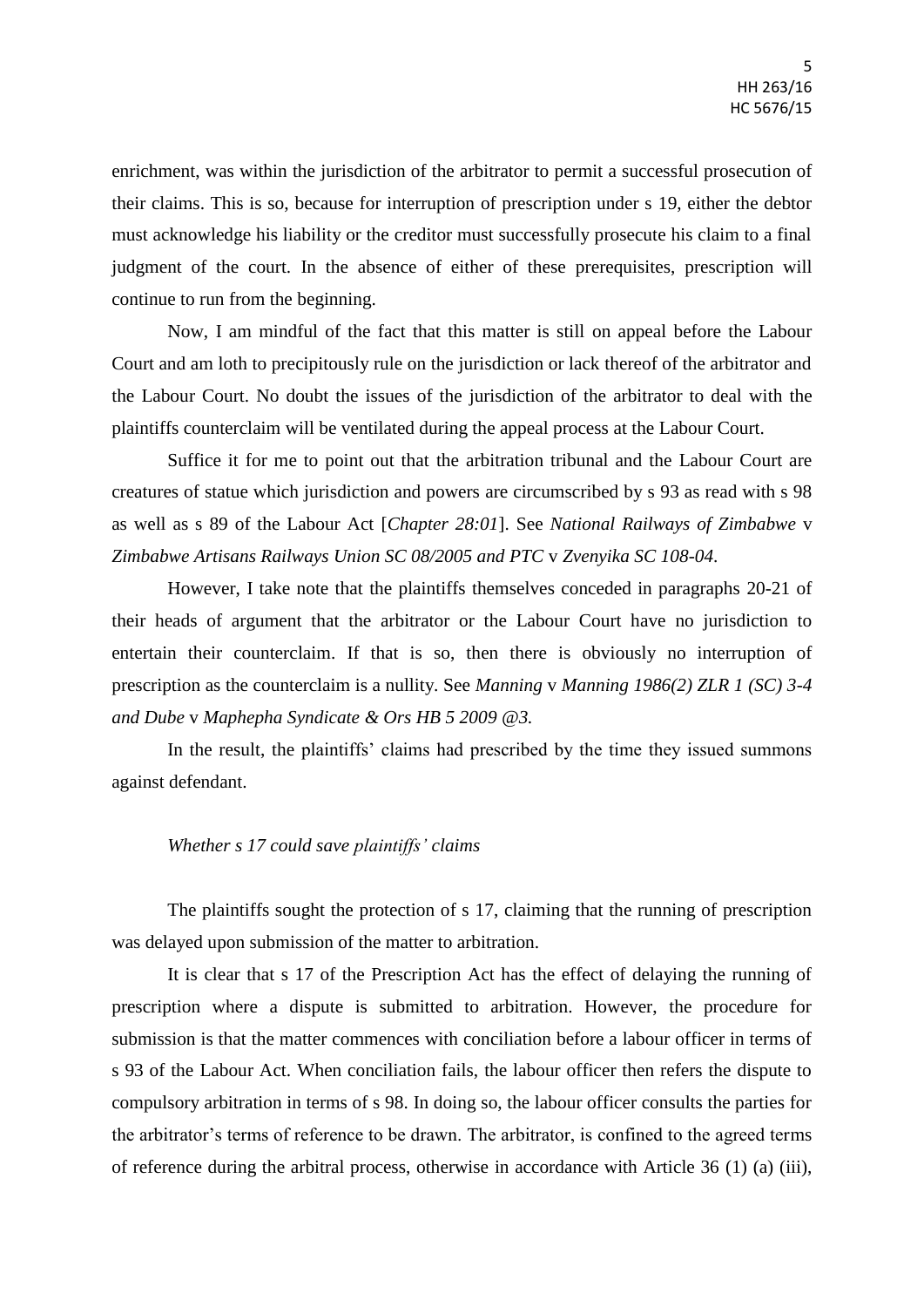if the arbitrator goes beyond the terms of reference that may be a ground for objection to the registration of the arbitral award.

The terms of reference in this case are on p 82 of the record for the hearing. It is clear therefrom that the plaintiffs did not seek to include their counterclaims in the terms of reference. The upshot of this is that the counterclaim was not referred to arbitration by the labour officer. This is because at the conciliation stage the plaintiffs did not raise their counterclaims.

Consequently, the counterclaims never formed a part of the terms of reference agreed to by the parties for referral to compulsory arbitration and are not saved from prescription by s 17.

# *LIS PENDENS*

The plaintiffs do not dispute that this same matter between the same parties and on the same issues is before the Labour Court, on appeal from arbitration. See para 4 of their heads of argument. Rather, the plaintiffs request the Court to exercise its discretion and hear the matter as:

- 1. *Lis pendens* is not an absolute bar to the exercise of this court's inherent jurisdiction;
- 2. Considerations of the balance of convenience and fairness should prevail;
- 3. Procedures for resolution of labour disputes are inadequate, to deal in particular with claims in delict or contract.

The defendant on the other hand requests the court to exercise its discretion by ordering that the balance of convenience and fairness should favour the resolution of the matter, particularly with regard to claim 5, by the Labour Court before which the appeal only awaits set down.

Both sides correctly state the law: that *lis pendens* is not an absolute bar, and that the court has the discretion, on a balance of convenience and fairness, to decide one way or the other. See *Mhungu* v *Mtindi 1986 (2) ZLR 171 at 172E-F, DW Hattingh & Sons (Pvt) Ltd* v *Cole NO 1991 (2) ZLR 176 (SC) at 180C, Chizura* v *Chiweshe 2003 (2) ZLR 64 (H), Herbstein and van Winsen, The Civil Practice pf the Superior Courts in South Africa, 4th Ed*